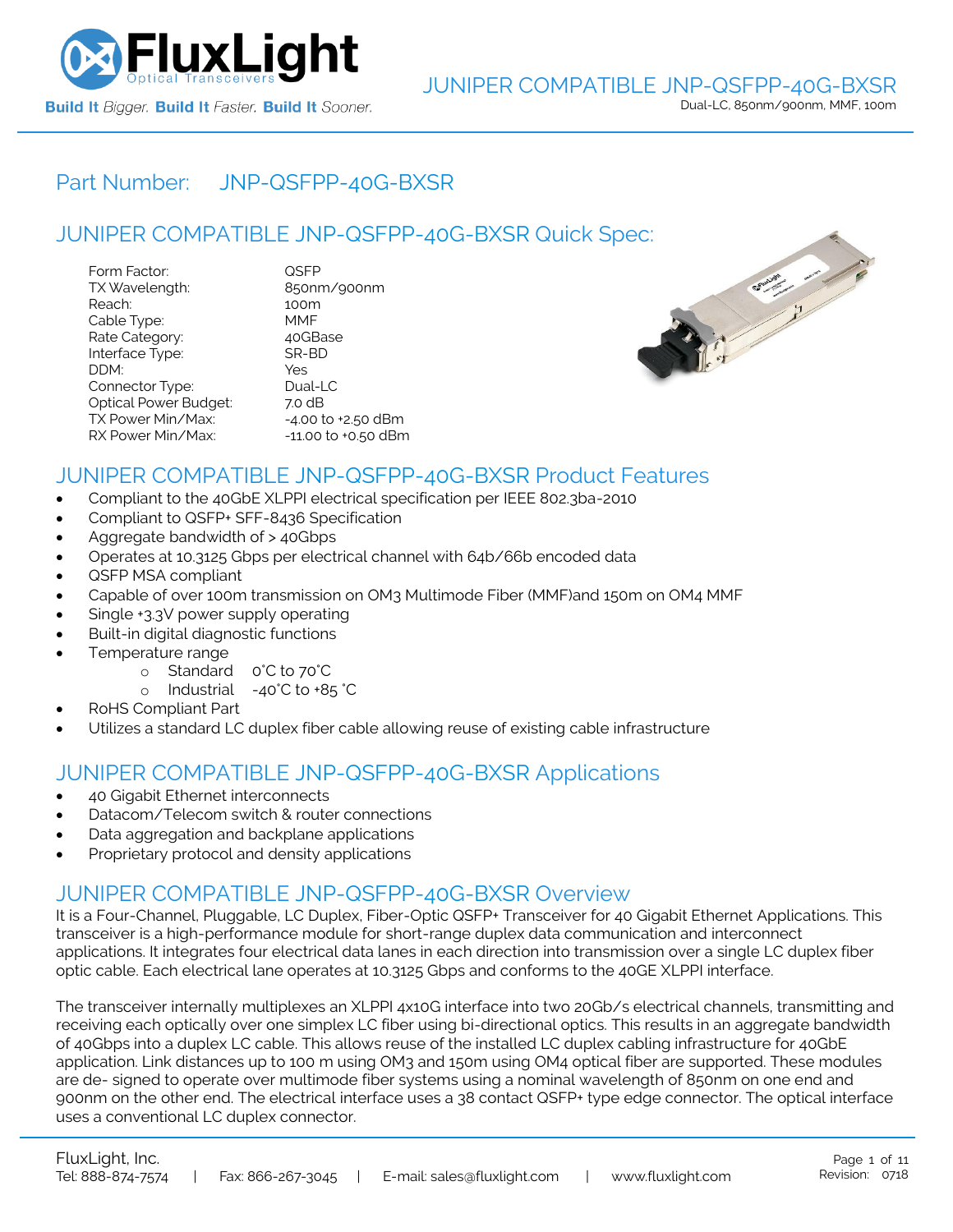

# JUNIPER COMPATIBLE JNP-QSFPP-40G-BXSR

Dual-LC, 850nm/900nm, MMF, 100m



Transceiver Block Diagram

# Absolute Maximum Ratings

| <b>Parameter</b>      | <b>Symbol</b>  | <b>Min</b> | <b>Max</b> | <b>Unit</b> |
|-----------------------|----------------|------------|------------|-------------|
| Storage Temperature   | Ts             | $-40$      | +85        | $\hat{ }$   |
| <b>Supply Voltage</b> | $V_{c c T. R}$ | $-0.5$     | 4          |             |
| Relative Humidity     | RΗ             |            | 85         | $\%$        |

## Recommended Operating Conditions

| <b>Parameter</b>                      | <b>Symbol</b>    | <b>Min</b> | Typ | <b>Max</b> | <b>Unit</b> |
|---------------------------------------|------------------|------------|-----|------------|-------------|
| Operating Case Temp (Standard)        | Тc               | O          |     | $+70$      | °С          |
| <b>Operating Case Temp (Standard)</b> | Tc               | $-40$      |     | +85        | °С          |
| Power Supply voltage                  | $V_{\rm ccT.R.}$ | 3.135      | 3.3 | 3.47       |             |
| <b>Supply Current</b>                 | lcc              |            |     | 1000       | mA          |
| Power dissipation                     | PD.              |            |     | 3.5        | W           |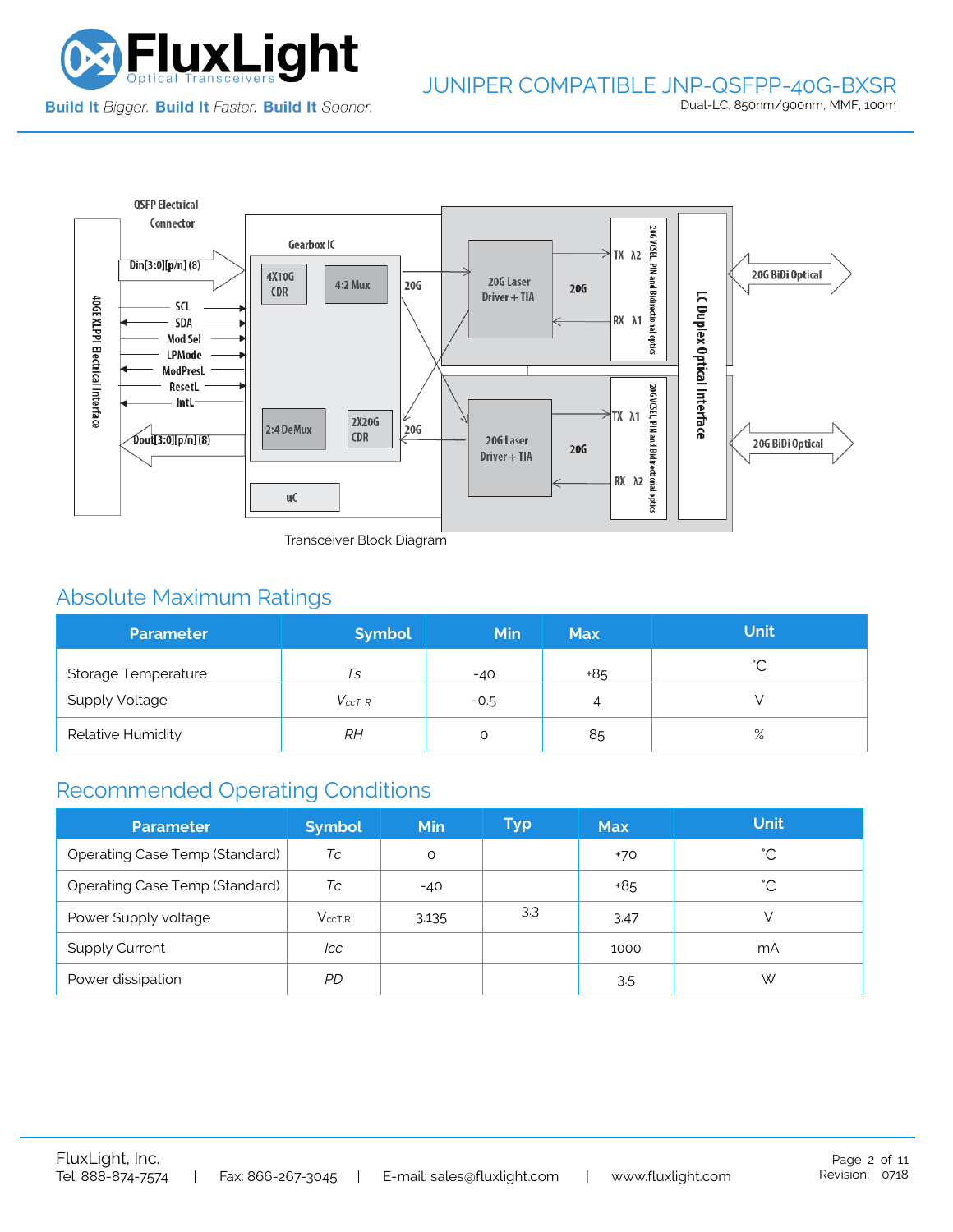

# Electrical Characteristics

| (T <sub>OP</sub> = 0 to 70 °C, VCC = 3.13 to 3.47 Volts |               |                          |            |                |             |              |
|---------------------------------------------------------|---------------|--------------------------|------------|----------------|-------------|--------------|
| <b>Parameter</b>                                        | <b>Symbol</b> | Min                      | <b>Typ</b> | <b>Max</b>     | <b>Unit</b> | <b>Note</b>  |
| Data Rate per Channel                                   |               | $\overline{a}$           | 10.3125    | 11.2           | Gbps        |              |
| Power Consumption                                       |               | $\overline{\phantom{a}}$ | 2.5        | 3.5            | W           |              |
| <b>Supply Current</b>                                   | Icc           |                          | 0.75       | 1.0            | A           |              |
| Control I/O Voltage-High                                | VIH           | 2.0                      |            | Vcc            | $\vee$      |              |
| Control I/O Voltage-Low                                 | VIL           | $\circ$                  |            | 0.7            | $\vee$      |              |
| Inter-Channel Skew                                      | <b>TSK</b>    |                          |            | 150            | Ps          |              |
| <b>RESETL Duration</b>                                  |               |                          | 10         |                | Us          |              |
| RESETL De-assert time                                   |               |                          |            | 100            | ms          |              |
| Power On Time                                           |               |                          |            | 100            | ms          |              |
| <b>Transmitter</b>                                      |               |                          |            |                |             |              |
| Single Ended Output Voltage Tolerance                   |               | 0.3                      |            | $\overline{4}$ | $\vee$      | $\mathbf{1}$ |
| Common mode Voltage Tolerance                           |               | 15                       |            |                | mV          |              |
| Transmit Input Diff Voltage                             | VI            | 120                      |            | 1200           | mV          |              |
| Transmit Input Diff Impedance                           | ZIN           | 80                       | 100        | 120            |             |              |
| Data Dependent Input Jitter                             | <b>DDJ</b>    |                          |            | 0.1            | U           |              |
| Data Input Total Jitter                                 | <b>TJ</b>     |                          |            | 0.28           | U           |              |
| <b>Receiver</b>                                         |               |                          |            |                |             |              |
| Single Ended Output Voltage Tolerance                   |               | 0.3                      |            | $\overline{4}$ | $\vee$      |              |
| Rx Output Diff Voltage                                  | Vo            |                          | 600        | 800            | mV          |              |
| Rx Output Rise and Fall Voltage                         | Tr/Tf         |                          |            | 35             | ps          | $\mathbf{1}$ |
| <b>Total Jitter</b>                                     | <b>TJ</b>     |                          |            | 0.7            | U           |              |
| Deterministic Jitter                                    | <b>DJ</b>     |                          |            | 0.42           | U           |              |

Note:

1.  $20~80%$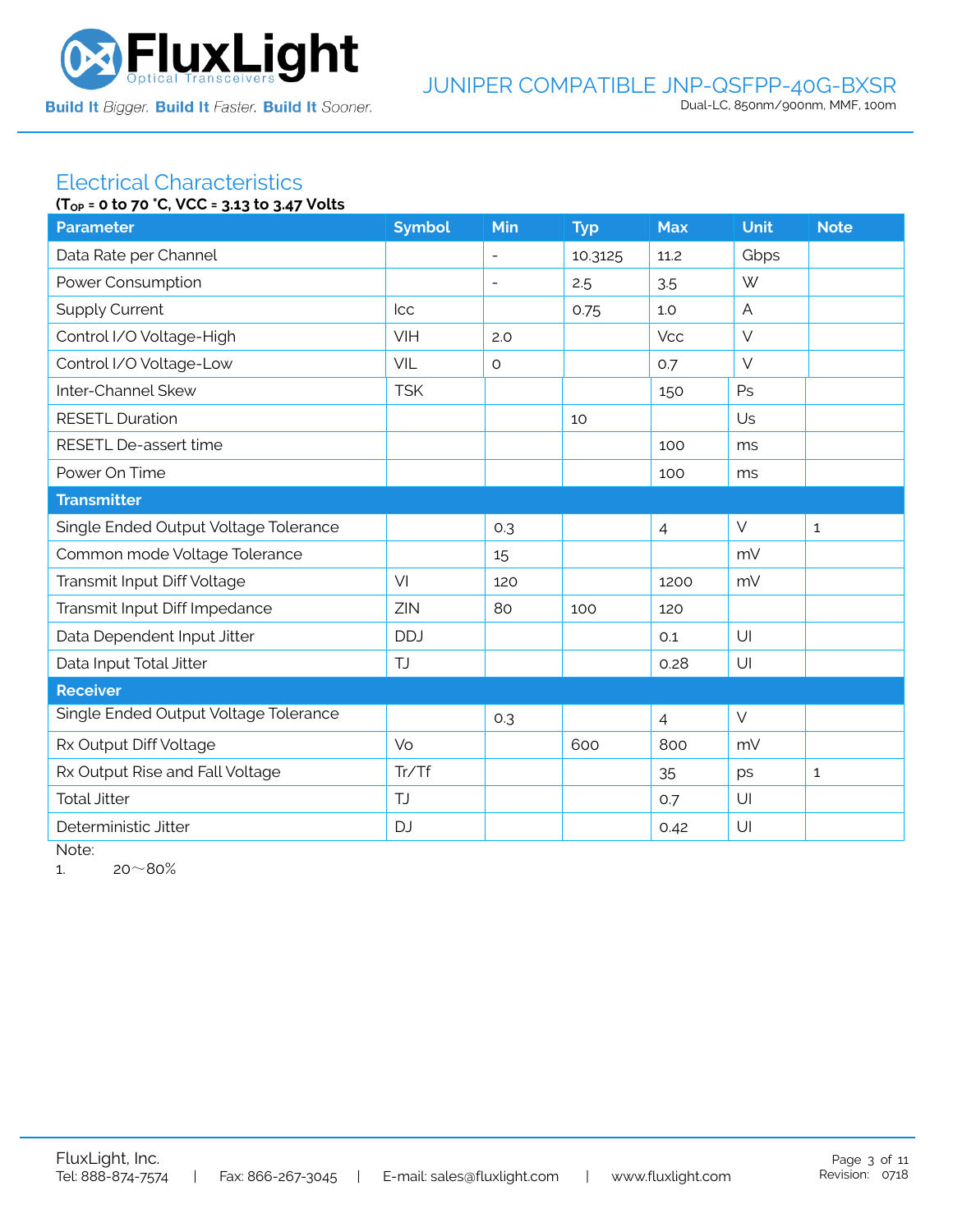

### Optical Parameters

#### **(TOP = 0 to 70** °**C, VCC = 3.0 to 3.6 Volts)**

| <b>Parameter</b>                  | <b>Symbol</b>    | Min    | <b>Typ</b> | <b>Max</b> | <b>Unit</b> | Ref.         |  |  |
|-----------------------------------|------------------|--------|------------|------------|-------------|--------------|--|--|
| <b>Transmitter</b>                |                  |        |            |            |             |              |  |  |
| Optical Wavelength CH1            | λ                | 832    | 850        | 868        | nm          |              |  |  |
| Optical Wavelength CH2            | λ                | 882    | 900        | 918        | nm          |              |  |  |
| RMS Spectral Width                | Pm               |        | 0.5        | 0.65       | nm          |              |  |  |
| Average Optical Power per Channel | Pavg             | $-4$   | $-2.5$     | $+5.0$     | dBm         |              |  |  |
| Laser Off Power Per Channel       | Poff             |        |            | $-30$      | dBm         |              |  |  |
| <b>Optical Extinction Ratio</b>   | ER               | 3.5    |            |            | dB          |              |  |  |
| Relative Intensity Noise          | Rin              |        |            | $-128$     | dB/HZ       | $\mathbf{1}$ |  |  |
| Optical Return Loss Tolerance     |                  |        |            | 12         | dB          |              |  |  |
| <b>Receiver</b>                   |                  |        |            |            |             |              |  |  |
| Optical Center Wavelength CH1     | λ                | 882    | 900        | 918        | nm          |              |  |  |
| Optical Center Wavelength CH2     | λ                | 832    | 850        | 868        | nm          |              |  |  |
| Receiver Sensitivity per Channel  | $\mathsf{R}$     |        | $-11$      |            | dBm         |              |  |  |
| Maximum Input Power               | $P_{MAX}$        | $+0.5$ |            |            | dBm         |              |  |  |
| Receiver Reflectance              | <b>Rrx</b>       |        |            | $-12$      | dB          |              |  |  |
| LOS De-Assert                     | LOS <sub>D</sub> |        |            | $-14$      | dBm         |              |  |  |
| <b>LOS Assert</b>                 | LOS <sub>A</sub> | $-30$  |            |            | dBm         |              |  |  |
| LOS Hysteresis                    | LOS <sub>H</sub> | 0.5    |            |            | dB          |              |  |  |

Note

1. 12dB Reflection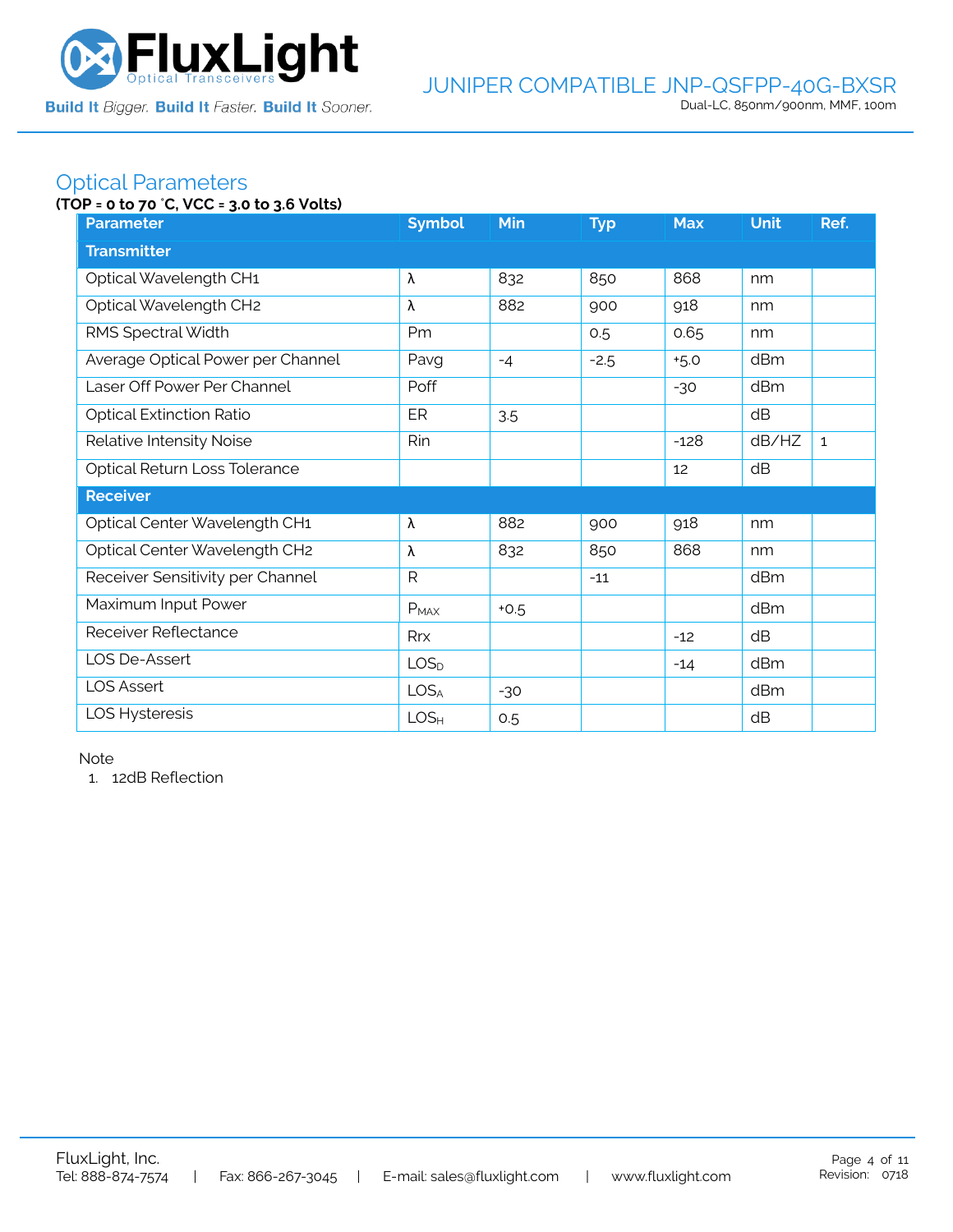

### Digitial Diagnostics Function

Digital diagnostics monitoring function is available on all QSFP+ SRBD. A 2-wire serial interface provides user to contact with module. The structure of the memory is shown in flowing. The memory space is arranged into a lower, single page, address space of 128 bytes and multiple upper address space pages. This structure permits timely access to addresses in the lower page, such as Interrupt Flags and Monitors. Less time critical time entries, such as serial ID information and threshold settings, are available with the Page Select function. The interface address used is A0xh and is mainly used for time critical data like interrupt handling in order to enable a one-time-read for all data related to an interrupt situation. After an interrupt, IntL, has been asserted, the host can read out the flag field to determine the affected channel and type of flag.

| <b>Byte Address</b> | <b>Description</b>                 | <b>Type</b> |
|---------------------|------------------------------------|-------------|
| 0                   | Identifier (1 Byte)                | Read Only   |
| $1 - 2$             | Status (2 Bytes)                   | Read Only   |
| $3 - 21$            | Interrupt Flags (31 bytes)         | Read Only   |
| $22 - 23$           | Module Monitors (12 Bytes)         | Read Only   |
| $34 - 81$           | Channel Monitors (48 bytes)        | Read Only   |
| 82-85               | Reserved (4 Bytes)                 | Read Only   |
| 86-97               | Control (12 Bytes)                 | Read/Write  |
| 98-99               | Reserved (2 Bytes)                 | Read/Write  |
| 100-106             | Module and Channel Masks (7 bytes) | Read/Write  |
| 107-118             | Reserved (12 Bytes)                | Read/Write  |
| 119-122             | Reserved (4 bytes)                 | Read/Write  |
| 123-126             | Reserved (4 bytes)                 | Read/Write  |
| 127                 | Page Select Byte                   | Read/Write  |
| 128-175             | Module Thresholds (48 bytes)       | Read Only   |
| 176-223             | Reserved (48 Bytes)                | Read Only   |
| 224-225             | Reserved (2 bytes)                 | Read Only   |
| 226-239             | Reserved (14 bytes)                | Read/Write  |
| 240-241             | Channel controls (2 Bytes)         | Read/Write  |
| 242-253             | Reserved (12 Bytes)                | Read/Write  |
| 254-256             | Reserved (2 bytes)                 | Read/Write  |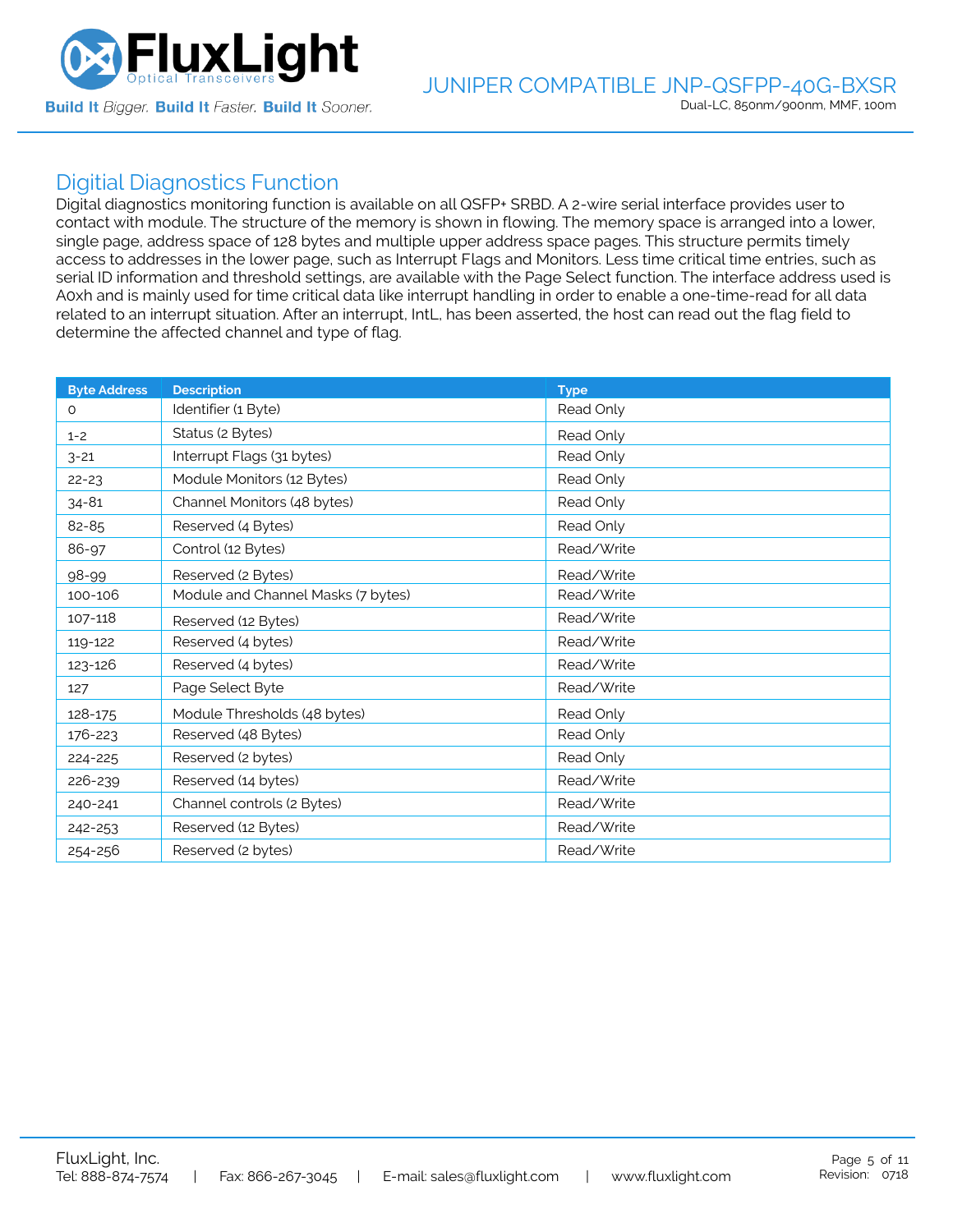



2-wire serial address, 1010000x (A0h)"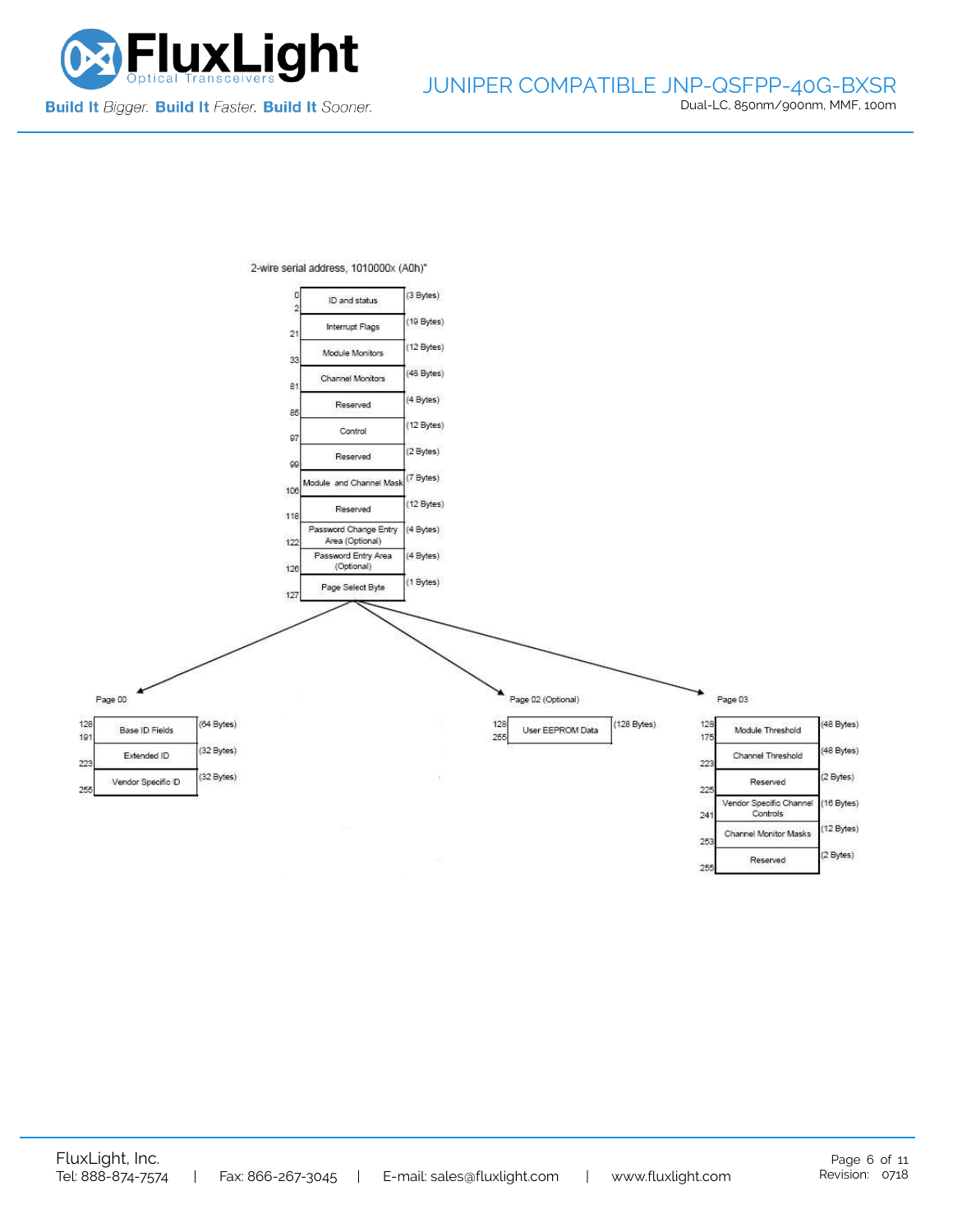

**Build It Bigger. Build It Faster. Build It Sooner.** 

| Address | Name                                    | Description                                                                                                       |
|---------|-----------------------------------------|-------------------------------------------------------------------------------------------------------------------|
| 128     | Identifier (1 Byte)                     | Identifier Type of serial transceiver                                                                             |
| 129     | Ext. Identifier (1 Byte)                | Extended identifier of serial transceiver                                                                         |
| 130     | Connector (1 Byte)                      | Code for connector type                                                                                           |
| 131-138 | Transceiver (8 Bytes)                   | Code for electronic compatibility or optical compatibility                                                        |
| 139     | Encoding (1 Byte)                       | Code for serial encoding algorithm                                                                                |
| 140     | BR, nominal (1 Byte)                    | Nominal bit rate, units of 100 Mbits/s                                                                            |
| 141     | Extended RateSelect Compliance (1 Byte) | Tags for Extended RateSelect compliance                                                                           |
| 142     | Length SMF (1 Byte)                     | Link length supported for SM fiber in km                                                                          |
| 143     | Length E-50 µm (1 Byte)                 | Link length supported for EBW 50/125 um fiber, units of 2 m                                                       |
| 144     | Length 50 um (1 Byte)                   | Link length supported for 50/125 um fiber, units of 1 m                                                           |
| 145     | Length 62.5 um (1 Byte)                 | Link length supported for 62.5/125um fiber, units of 1 m                                                          |
| 146     | Length copper (1 Byte)                  | Link length supported for copper, units of 1 m                                                                    |
| 147     | Device Tech (1 Byte)                    | Device technology                                                                                                 |
| 148-163 | Vendor name (16 Bytes)                  | QSFP vendor name (ASCII)                                                                                          |
| 164     | Extended Transceiver (1 Byte)           | Extended Transceiver Codes for InfiniBand <sup>T</sup>                                                            |
| 165-167 | Vendor OUI (3 Bytes)                    | QSFP vendor IEEE vendor company ID                                                                                |
| 168-183 | Vendor PN (16 Bytes)                    | Part number provided by QSFP vendor (ASCII)                                                                       |
| 184-185 | Vendor rev (2 Bytes)                    | Revision level for part number provided by vendor (ASCII)                                                         |
| 186-187 | Wavelength (2 Bytes)                    | Nominal laser wavelength (Wavelength = value / 20 in nm)                                                          |
| 188-189 | Wavelength Tolerance (2 Bytes)          | Guaranteed range of laser wavelength (+/- value) from Nominal wavelength<br>(Wavelength Tol. = value / 200 in nm) |
| 190     | Max Case Temp (1 Byte)                  | Maximum Case Temperature in Degrees C                                                                             |
| 191     | CC_BASE (1 Byte)                        | Check code for Base ID fields (addresses 128-190)                                                                 |
| 192-195 | Options (4 Bytes)                       | Rate Select, TX Disable, TX Fault, LOS                                                                            |
| 196-211 | Vendor SN (16 Bytes)                    | Serial number provided by vendor (ASCII)                                                                          |
| 212-219 | Date code (8 Bytes)                     | Vendor's manufacturing date code                                                                                  |
| 220     | Diagnostic Monitoring Type (1 Byte)     | Indicates which type of diagnostic monitoring is implemented                                                      |
| 221     | Enhanced Options (1 Byte)               | Indicates which optional enhanced features are implemented                                                        |
| 222     | Reserved (1 Byte)                       | Reserved                                                                                                          |
| 223     | CC_EXT                                  | Check code for the Extended ID Fields (addresses 192-222)                                                         |
| 224-255 | Vendor Specific (32 Bytes)              | Vendor Specific EEPROM                                                                                            |

Page02 is User EEPROM and its format decided by user.

The detail description of low memory and page00.page03 upper memory please see SFF-8436 document.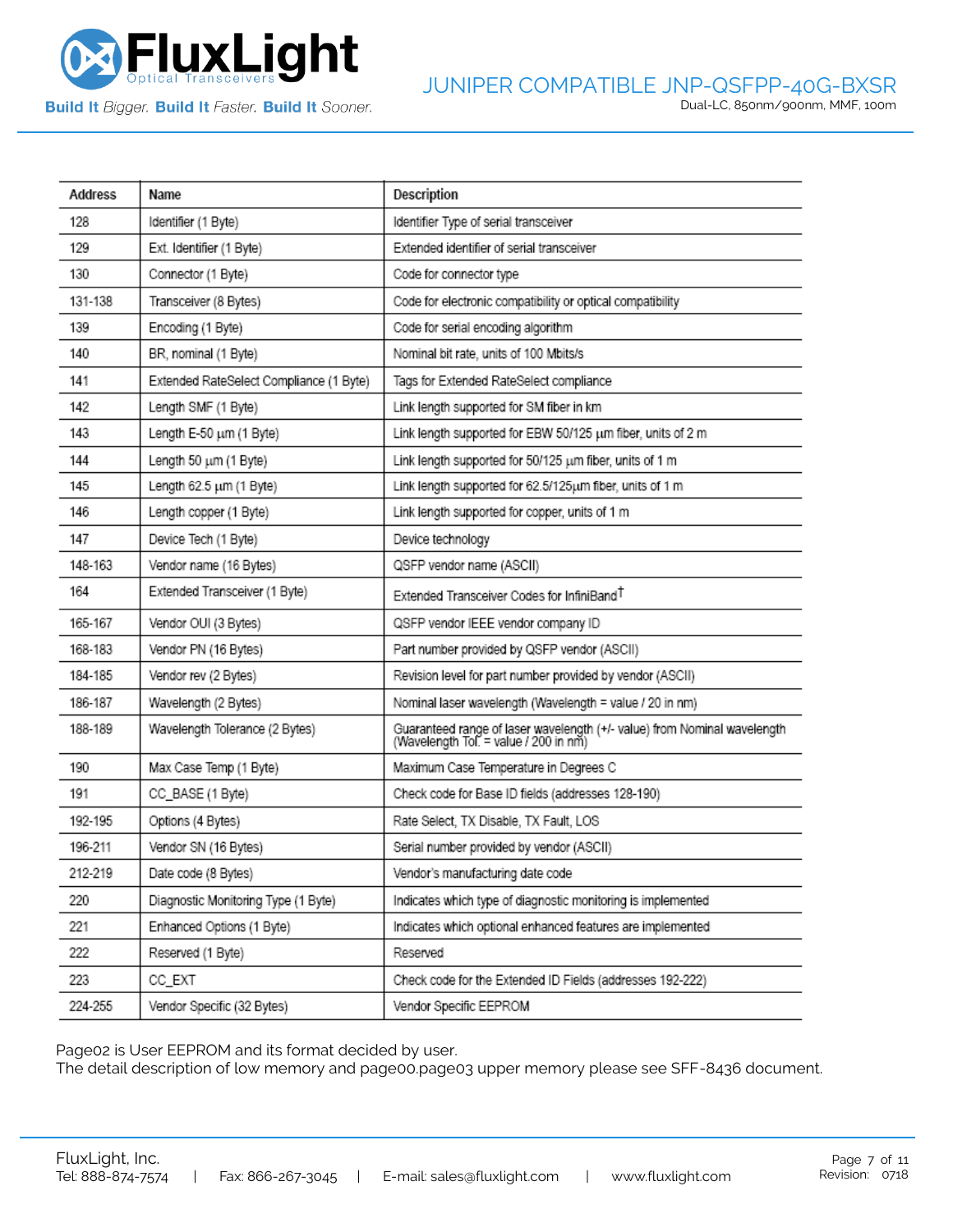

## Timing for Soft Control and Status Functions

| <b>Parameter</b>                                  | <b>Symbol</b> | <b>Max</b>     | <b>Unit</b> | <b>Conditions</b>                                                                                                                                                             |
|---------------------------------------------------|---------------|----------------|-------------|-------------------------------------------------------------------------------------------------------------------------------------------------------------------------------|
| <b>Initialization Time</b>                        | t_init        | 2000           | ms          | Time from power on1, hot plug or rising edge of<br>Reset until the module is fully functional2                                                                                |
| Reset Init Assert Time                            | t_reset_init  | $\overline{c}$ | $\mu s$     | A Reset is generated by a low level longer than<br>the minimum reset pulse time present on the<br>ResetL pin.                                                                 |
| Serial Bus Hardware<br>Ready Time                 | t_serial      | 2000           | ms          | Time from power on1 until module responds to<br>data transmission over the 2-wire serial bus                                                                                  |
| Monitor Data Ready<br>Time                        | t_data        | 2000           | ms          | Time from power on1 to data not ready, bit 0 of<br>Byte 2, deasserted and IntL asserted                                                                                       |
| <b>Reset Assert Time</b>                          | t_reset       | 2000           | ms          | Time from rising edge on the ResetL pin until<br>the module is fully functional2                                                                                              |
| <b>LPMode Assert Time</b>                         | ton_LPMode    | 100            | $\mu s$     | Time from assertion of LPMode (Vin:LPMode<br>=Vih) until module power consumption enters<br>lower Power Level                                                                 |
| IntL Assert Time                                  | ton_IntL      | 200            | ms          | Time from occurrence of condition triggering<br>IntL until Vout:IntL = Vol                                                                                                    |
| IntL Deassert Time                                | toff_IntL     | 500            | $\mu s$     | toff_IntL 500 µs Time from clear on read3<br>operation of associated flag until Vout:IntL = Voh.<br>This includes deassert times for Rx LOS, Tx Fault<br>and other flag bits. |
| Rx LOS Assert Time                                | ton_los       | 100            | ms          | Time from Rx LOS state to Rx LOS bit set and<br>IntL asserted                                                                                                                 |
| Flag Assert Time                                  | ton_flag      | 200            | ms          | Time from occurrence of condition triggering<br>flag to associated flag bit set and IntL asserted                                                                             |
| Mask Assert Time                                  | ton_mask      | 100            | ms          | Time from mask bit set4 until associated IntL<br>assertion is inhibited                                                                                                       |
| Mask De-assert Time                               | toff_mask     | 100            | ms          | Time from mask bit cleared4 until associated<br>IntlL operation resumes                                                                                                       |
| ModSelL Assert Time                               | ton_ModSelL   | 100            | μs          | Time from assertion of ModSelL until module<br>responds to data transmission over the 2-wire<br>serial bus                                                                    |
| <b>ModSelL Deassert Time</b>                      | toff_ModSelL  | 100            | $\mu s$     | Time from deassertion of ModSelL until the<br>module does not respond to data transmission<br>over the 2-wire serial bus                                                      |
| Power_over-ride or<br>Power-set Assert Time       | ton_Pdown     | 100            | ms          | Time from P_Down bit set 4 until module power<br>consumption enters lower Power Level                                                                                         |
| Power_over-ride or<br>Power-set De-assert<br>Time | toff_Pdown    | 300            | ms          | Time from P_Down bit cleared4 until the<br>module is fully functional3                                                                                                        |

#### **Note**:

1. Power on is defined as the instant when supply voltages reach and remain at or above the minimum specified value.

- 2. Fully functional is defined as IntL asserted due to data not ready bit, bit 0 byte 2 de-asserted.
- 3. Measured from falling clock edge after stop bit of read transaction.
- 4. Measured from falling clock edge after stop bit of write transaction.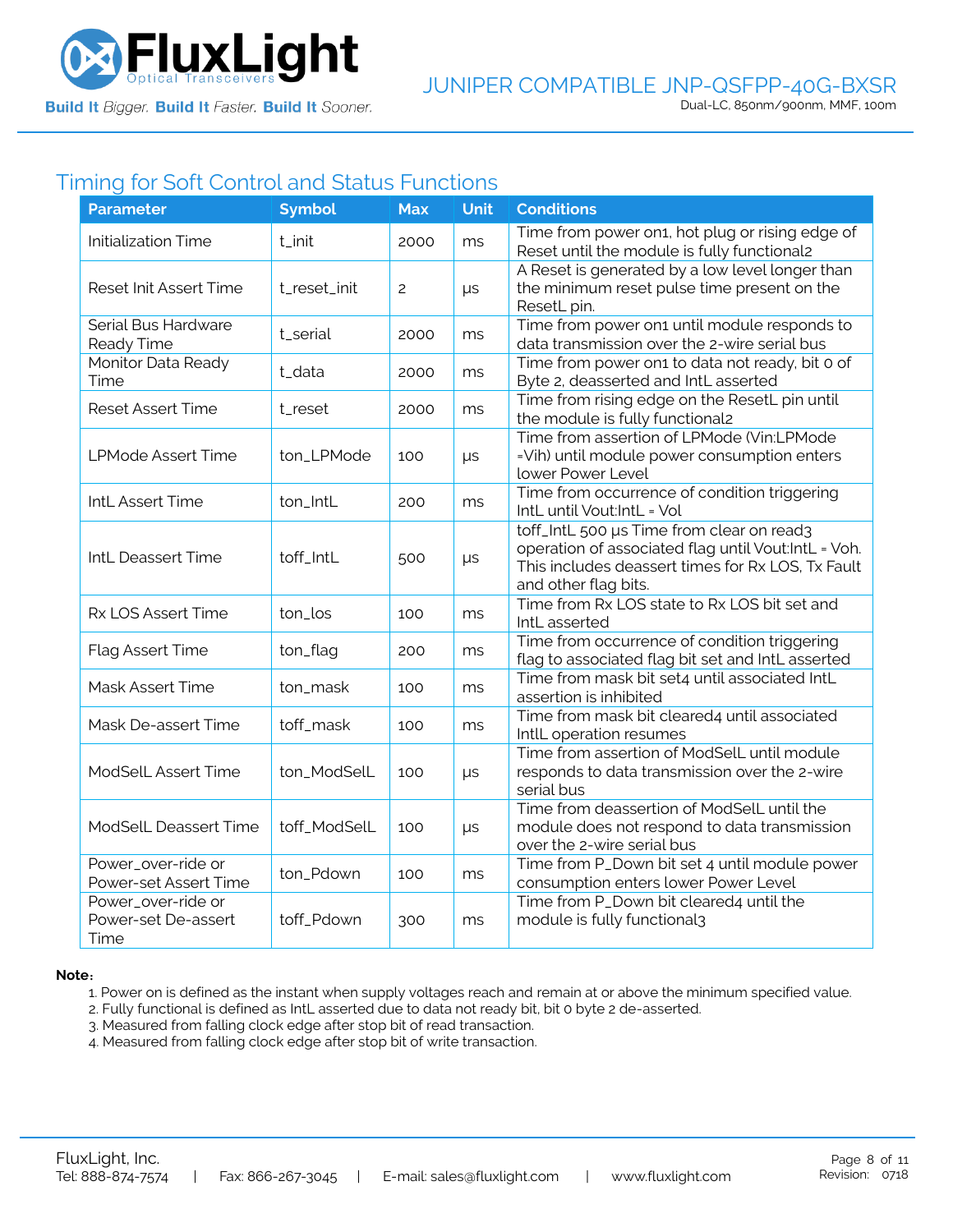

# PIN Assignment and Function Definitions

PIN Assignment



**Diagram of Host Board Connector Block Pin Numbers and Name**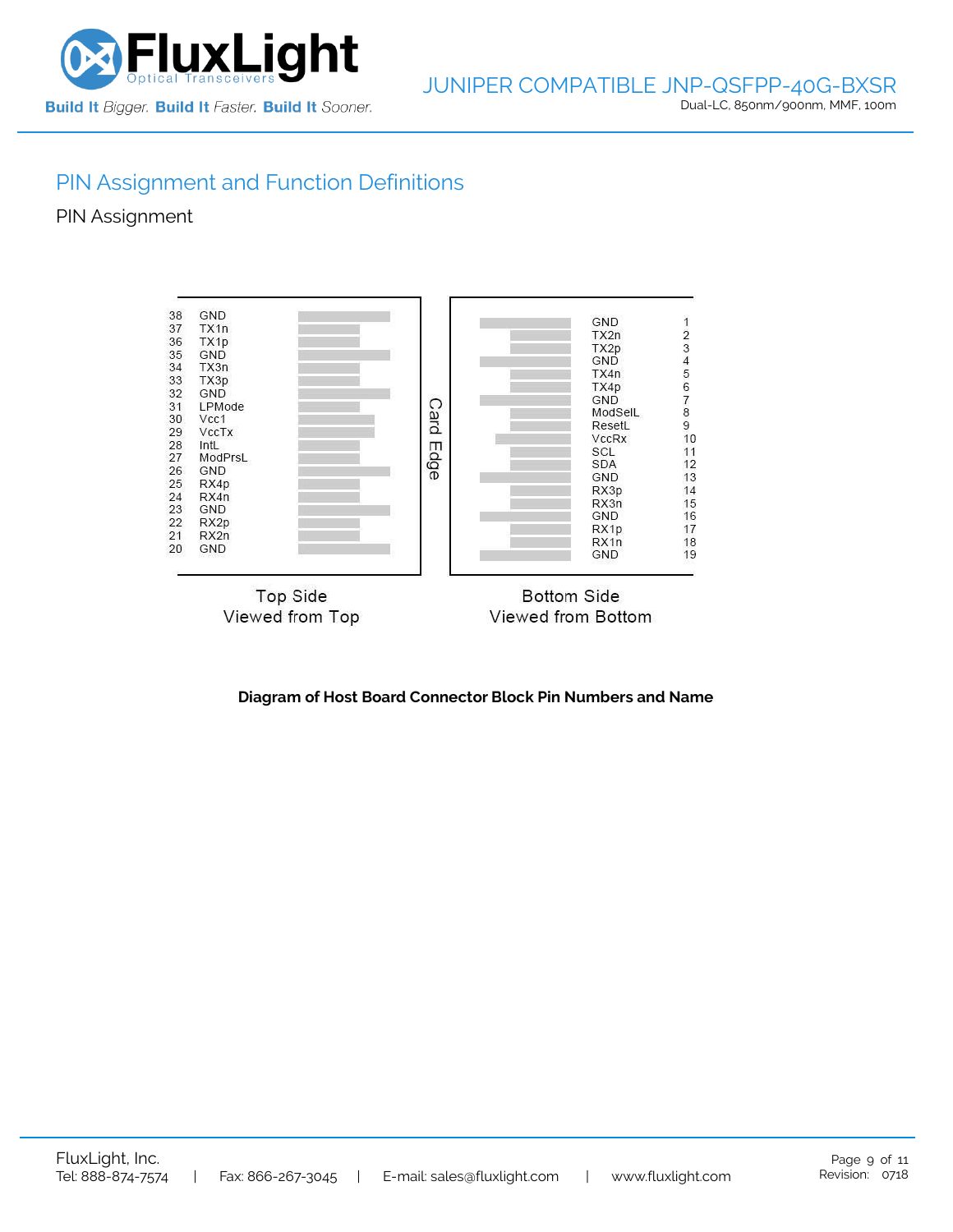

Build It Bigger. Build It Faster. Build It Sooner.

#### JUNIPER COMPATIBLE JNP-QSFPP-40G-BXSR Dual-LC, 850nm/900nm, MMF, 100m

## Pin Description

| Pin          | Logic      | <b>Symbol</b>     | Name/Description                     | Ref.         |
|--------------|------------|-------------------|--------------------------------------|--------------|
| $\mathbf{1}$ |            | <b>GND</b>        | Ground                               | $\mathbf{1}$ |
| 2            | $CML-I$    | Tx2n              | Transmitter Inverted Data Input      |              |
| 3            | CML-I      | Tx <sub>2p</sub>  | Transmitter Non-Inverted Data output |              |
| 4            |            | <b>GND</b>        | Ground                               | $\mathbf{1}$ |
| 5            | $CML-I$    | Tx4n              | Transmitter Inverted Data Output     |              |
| 6            | CML-I      | Tx4p              | Transmitter Non-Inverted Data Output |              |
| 7            |            | <b>GND</b>        | Ground                               | 1            |
| 8            | LVTTL-I    | ModSelL           | Module Select                        |              |
| 9            | LVTTL-I    | ResetL            | Module Reset                         |              |
| 10           |            | <b>VccRx</b>      | +3.3V Power Supply Receiver          | 2            |
| 11           | LVCMOS-I/O | <b>SCL</b>        | 2-Wire Serial Interface Clock        |              |
| 12           | LVCMOS-I/O | <b>SDA</b>        | 2-Wire Serial Interface Data         |              |
| 13           |            | <b>GND</b>        | Ground                               | 1            |
| 14           | $CML-O$    | Rx3p              | Receiver Inverted Data Output        |              |
| 15           | CML-O      | Rx3n              | Receiver Non-Inverted Data Output    |              |
| 16           |            | <b>GND</b>        | Ground                               | $\mathbf{1}$ |
| 17           | CML-O      | Rx1p              | Receiver Inverted Data Output        |              |
| 18           | CML-O      | Rx1n              | Receiver Non-Inverted Data Output    |              |
| 19           |            | <b>GND</b>        | Ground                               | $\mathbf{1}$ |
| 20           |            | <b>GND</b>        | Ground                               | 1            |
| 21           | CML-O      | Rx2n              | Receiver Inverted Data Output        |              |
| 22           | CML-O      | Rx <sub>2</sub> p | Receiver Non-Inverted Data Output    |              |
| 23           |            | <b>GND</b>        | Ground                               | 1            |
| 24           | CML-O      | Rx4n              | Receiver Inverted Data Output        |              |
| 25           | CML-O      | Rx4p              | Receiver Non-Inverted Data Output    |              |
| 26           |            | <b>GND</b>        | Ground                               | 1            |
| 27           | LVTTL-O    | ModPrsL           | Module Present                       |              |
| 28           | LVTTL-O    | IntL              | Interrupt                            |              |
| 29           |            | <b>VccTx</b>      | +3.3V Power Supply Transmitter       | 2            |
| 30           |            | Vcc1              | +3.3V Power Supply                   | 2            |
| 31           | LVTTL-I    | LPMode            | Low Power Mode                       |              |
| 32           |            | <b>GND</b>        | Ground                               | $\mathbf{1}$ |
| 33           | $CML-I$    | Tx3p              | Transmitter Inverted Data Output     |              |
| 34           | CML-I      | Tx3n              | Transmitter Non-Inverted Data Output |              |
| 35           |            | <b>GND</b>        | Ground                               | $\mathbf{1}$ |
| 36           | CML-I      | Tx1p              | Transmitter Inverted Data Output     |              |
| 37           | $CML-I$    | Tx1n              | Transmitter Non-Inverted Data Output |              |
| 38           |            | <b>GND</b>        | Ground                               | $\mathbf{1}$ |

#### **Notes:**